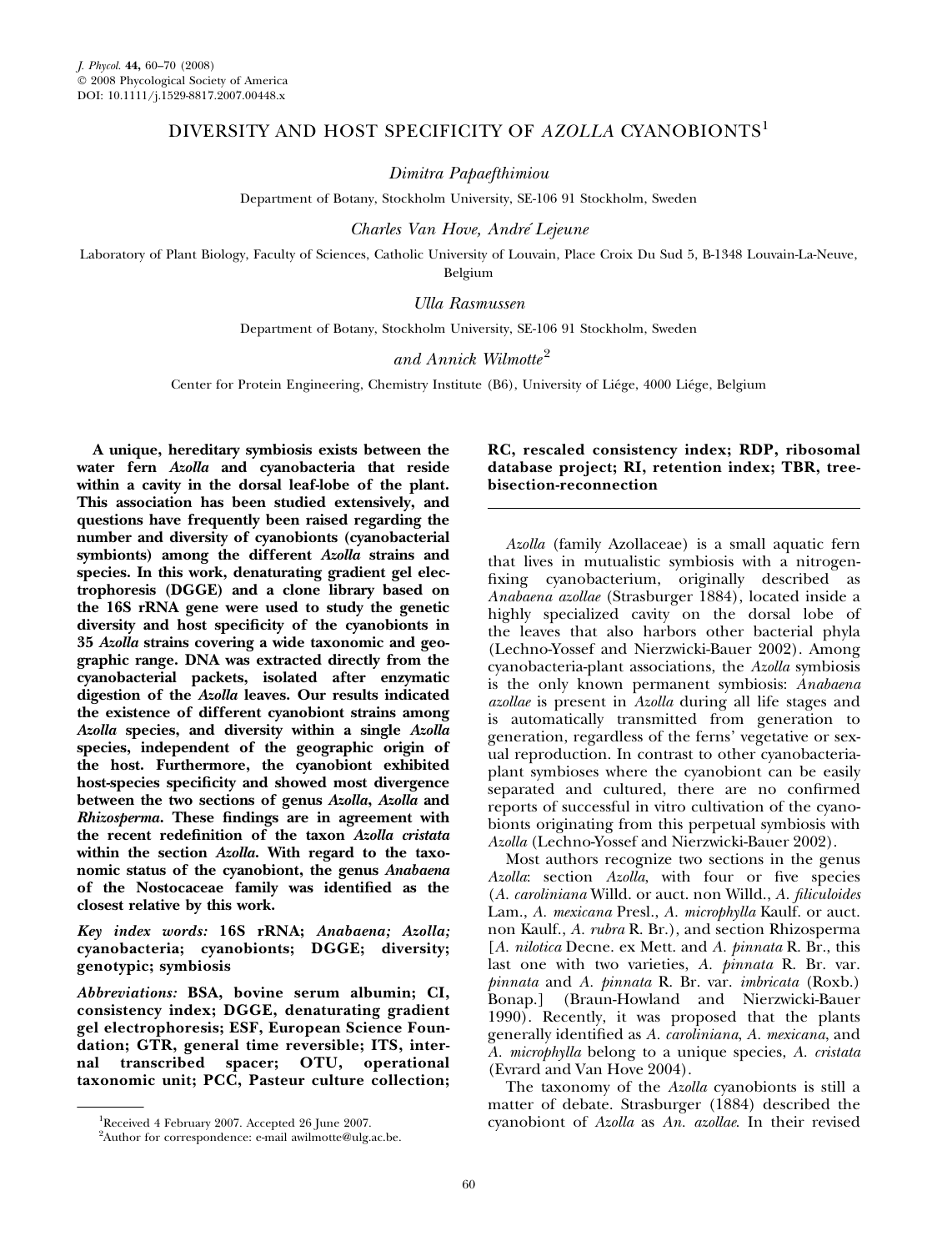classification of cyanobacteria, Komárek and Anagnostidis (1989) divided Anabaena into two genera, Anabaena and Trichormus (see http://www.cyanodb.  $cz/1a.html$ , assigning the Azolla cyanobiont into the last genus, as Trichormus azollae. Several other authors have suggested that the cyanobiont could belong to the genus Nostoc (Meeks et al. 1988, Tomaselli et al. 1988, Plazinski et al. 1990, Kim et al. 1997), at least for some Azolla species (Pabby et al. 2003). Svenning et al. (2005) rejected this position on the basis of a conspicuous set of Nostoc and Anabaena 16S rDNA sequences and presented their own evidence for maintaining the cyanobiont in the genus Anabaena. Some authors have hypothesized that the cyanobiont does not belong to either Anabaena or Nostoc based on analyses of fatty acid composition, DNA fingerprints, or 16S rDNA sequences (Caudales et al. 1993, 1995, Baker et al. 2003). Others have suggested that in addition to a major nitrogen-fixing, noncultivable cyanobiont, Azolla harbors one or more cultivable minor symbiotic cyanobacteria (Meeks et al. 1988, Gebhardt and Nierzwicki-Bauer 1991, Kim et al. 1997). Many studies have also analyzed the diversity among the cyanobionts from diverse Azolla species, varieties, or ecotypes, using immunological techniques (Ladha and Watanabe 1982, Liu et al. 1986, 1989), lectin hemagglutination techniques (McCowen et al. 1987), DNA hybridization methods, DNA fingerprints (Nierzwicki-Bauer and Haselkorn 1986, Meeks et al. 1988, Plazinski et al. 1990, Van Coppenolle et al. 1995, Zheng et al. 1999), and fatty acid comparison (Caudales et al. 1995).

Our aim in this study was to investigate the diversity and host specificity of cyanobionts from individual Azolla species and strains by determining whether the same cyanobacterial genotype was always present in a particular species of Azolla, regardless of geographic origin. The genotypic diversity of cyanobionts isolated from 35 Azolla strains representing all eight generally recognized Azolla species and varieties collected at various geographic locations was examined by PCR-based 16S rRNA gene profiling using the DGGE fingerprinting method and the construction of a clone library. Phylogenetic analysis of the sequences provided evidence for the taxonomic position of the cyanobionts.

#### MATERIALS AND METHODS

Host strains. Thirty-five Azolla strains from the International Rice Research Institute (IRRI, Los Banos, Philippines) germplasm collection, maintained as duplicates at the Catholic University of Louvain (Louvain-La-Neuve, Belgium), were included in this study. The classification of the genus Azolla (Table 1) at the species and variety levels was according to the IRRI system (Watanabe et al. 1992). The culture medium (Hoagland and Arnon 1950, where nitrates were replaced by chlorides) was renewed every week. The daily light intensity was 150 μmol · m<sup>-2</sup> · s<sup>-1</sup>, for 16 h, and 70 μmol · m<sup>-2</sup> · s<sup>-1</sup> for 8 h. The culture medium temperature varied between 20°C and  $24^{\circ}$ C.

Isolation of Azolla cyanobacterial packets. Half a gram of plant material was collected for each Azolla strain, after removal of roots, and the biomass was thoroughly surface-cleaned by rinsing for 10 min in Triton X-100 detergent  $(0.1\% \text{ v/v};$ Promega, Charbonnières, France) with shaking. The detergent solution was discarded, and the plants were rinsed with distilled water. The fronds were then transferred in 5 mL enzymatic solution (2.5% Cellulase Onozuka RS, 0.125% Pectolyase Y-23 in phosphate buffer [12.1 mM  $Na<sub>2</sub>HPO<sub>4</sub>$  and 87.9 mM  $KH<sub>2</sub>PO<sub>4</sub>$  solution, pH = 6]) and degassed by vacuum for 30 min to 1 h while kept at the bottom of the tube by means of a metal grid and a weight. The metal grid and weight were removed, and the fronds were incubated in the enzymatic solution for another 6–9 h at  $32^{\circ}$ C with continuous shaking (70 rpm), resulting in their complete digestion (Peters et al. 1978). Several washes of the remaining material with distilled water followed before the final collection of the intact cyanobacterial packets (Azolla leaf cavities) by pipette under the dissecting microscope.

Genomic DNA extraction. DNA was extracted from approximately 50 cyanobacterial packets isolated from each strain using the Wizard<sup>®</sup> Magnetic DNA Purification System for Food (Promega, Madison, WI, USA) with the following modifications of the manufacturer's protocol: the starting material (50 cyanobacterial packets/sample) was diluted in 100 µL lysis buffer A (supplied in the Promega kit) before all other reagents were added. Proteinase K  $(20 \text{ mg} \cdot \text{mL}^{-1})$  was included in the solution at step 2 (addition of lysis buffer A and RNase to the sample) with subsequent incubation of the mixture at  $55^{\circ}$ C for 1 h.

PCR amplification and DGGE analysis of the 16S rRNA gene. The first PCR amplification was carried out on extracted genomic DNA from each strain. Cyanobacterial-specific primers CYA359F (5'-GGGGAATTTTCCGCAATGGG-3') (Nübel et al. 1997) and 23S30R (5¢-CTTCGCCTCTGTTGTCCTA-GGT-3<sup>'</sup>) (Taton et al. 2003) were used to amplify the fragment of  $\sim$ 1,700 base pairs (bp), consisting of the 16S rRNA genes plus the internal transcribed spacer (ITS) region. The 50  $\mu$ L PCR reaction volume contained 200 µM dNTPs mix (MBI Fermentas, Vilnius, Lithuania),  $0.5 \mu M$  each primer, 1 U of Super Taq Plus DNA polymerase (HT Biotechnology, Cambridge, UK),  $10 \text{ mg} \cdot \text{mL}^{-1}$  BSA, and 6% glycerol. Buffer supplied with the enzyme was used as recommended by the manufacturer. DNA was amplified in an iCycler apparatus (Bio-Rad Laboratories Inc., Hercules, CA, USA), with the following temperature profile: one denaturation step at  $94^{\circ}$ C for 10 min, 25 cycles of  $94^{\circ}$ C for 45 s, 54 $^{\circ}$ C for 45 s, and 68 $^{\circ}$ C for 2 min, followed by one incubation step at  $68^{\circ}$ C for 7 min. The amplified products were visualized on 1% agarose gel. Approximately  $0.\overline{5}$  µL of the PCR products was used as template for a seminested PCR amplification, with the following temperature profile: one denaturation step at 94°C for 5 min, 35 cycles of  $94^{\circ}$ C for 1 min,  $60^{\circ}$ C for 1 min, and  $68^{\circ}$ C for 1 min, followed by one incubation step at  $68^{\circ}$ C for 7 min. The PCR mixture was the same as above with the exception of the reverse primer. This time we used two reverse primers (Boutte et al. 2006) in two different reactions: CYA781R (a) 5'-GACTACTGGGG-TATCTAATCCCAT T-3', targeting filamentous species; and (b) 5'-GACTACAGGGGTATCTAATCCCTT T-3', targeting nonfilamentous cyanobacteria. After visualization of the amplified fragment on 1% agarose gels, the PCR products were used for DGGE analysis on the Dcode Universal Mutation Detection System (Bio-Rad Laboratories Inc.) as described by Boutte et al.  $(2006)$ . Then 20 µL of each PCR product was applied directly onto a  $6\%$  (w/v) polyacrylamide gel in  $1\times$  TAE buffer (40 mM Tris-base, 20 mM acetic acid, and 10 mM EDTA [pH 8.0]) with a linear 45% to 55% denaturation gradient  $(100\%$ denaturation solution was defined as 7 M urea and  $40\%$  [v/v] formamide). The gels were run at a constant temperature of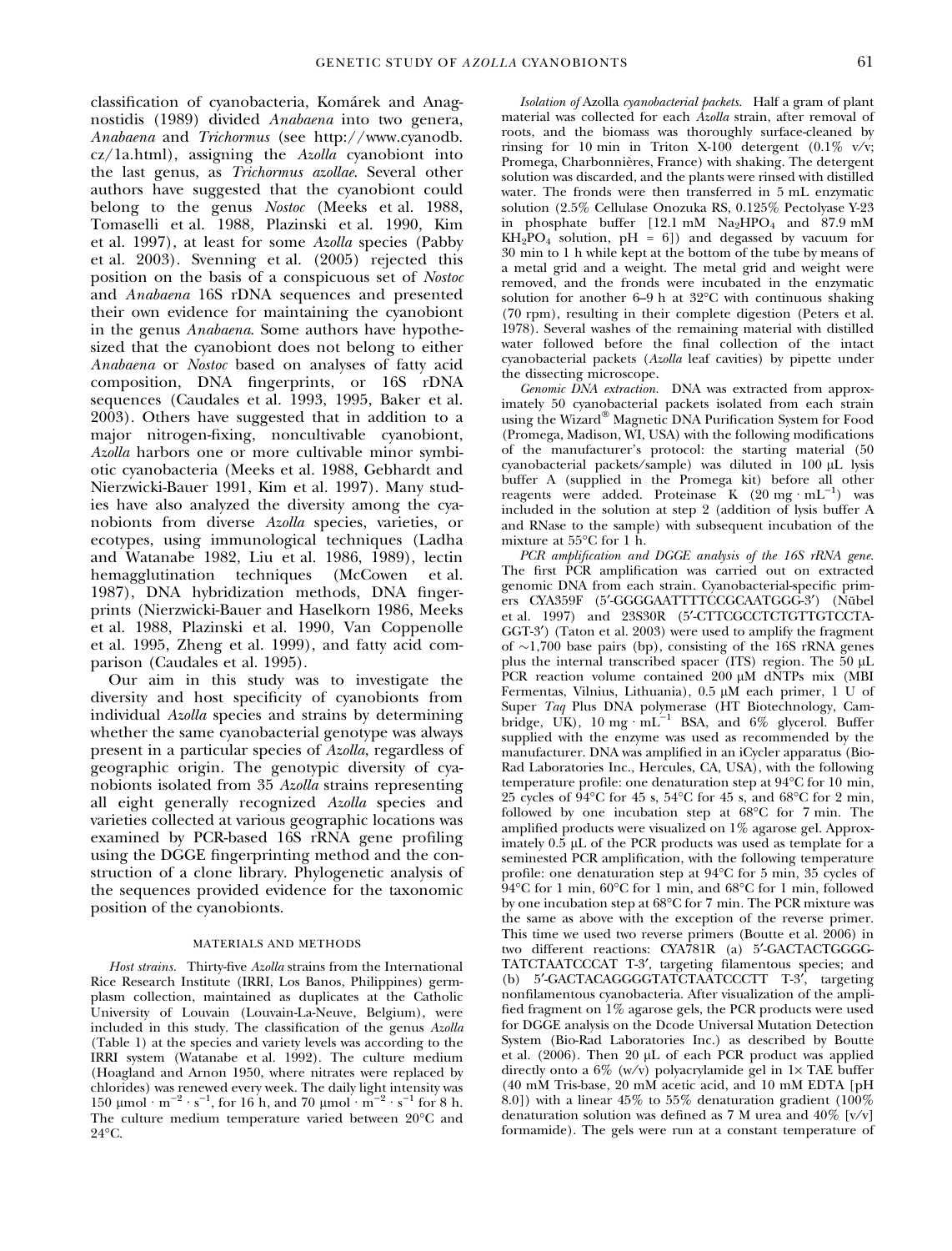|  |  |  | TABLE 1. Azolla species and strains and their geographic origin. |  |  |  |  |  |  |
|--|--|--|------------------------------------------------------------------|--|--|--|--|--|--|
|--|--|--|------------------------------------------------------------------|--|--|--|--|--|--|

| Azolla species    | Strain<br>$\rm (IRRI^a~code)$ | Country of origin | Collection site        | Cyanobacterial reference<br>in the present study |  |  |
|-------------------|-------------------------------|-------------------|------------------------|--------------------------------------------------|--|--|
| filiculoides      | 1007                          | <b>USA</b>        | Nevada                 | Fi1007                                           |  |  |
| filiculoides      | 1043                          | <b>Brazil</b>     | Palmital Goia          | Fi1043                                           |  |  |
| filiculoides      | 1046                          | <b>UK</b>         | Hampshire              | Fi1046                                           |  |  |
| filiculoides      | 1534                          | China             | Hangzhou               | Fi1534                                           |  |  |
| filiculoides      | $\,$ Japan $^{\rm b}$         | Japan             | Unavailable            | FiJapan                                          |  |  |
| filiculoides      | Unknown <sup>c</sup>          | Unavailable       | Unavailable            | FiUnknown                                        |  |  |
| caroliniana       | 3004                          | Uruguay           | Treinta y tres         | Ca3004                                           |  |  |
| caroliniana       | 3006                          | <b>Brazil</b>     | Manaus                 | Ca3006                                           |  |  |
| caroliniana       | 3515                          | Surinam           | Coronie                | Ca3515                                           |  |  |
| caroliniana       | 3518                          | <b>Brazil</b>     | Unavailable            | Ca3518                                           |  |  |
| caroliniana       | 3525                          | Unavailable       | Unavailable            | Ca3525                                           |  |  |
| rubra             | 6503                          | New Zealand       | Road Lumsdem-Kingston  | Ru <sub>6503</sub>                               |  |  |
| microphylla       | 4001                          | Paraguay          |                        | Mi4001                                           |  |  |
| microphylla       | 4064                          | Paraguay          | 86 km Ruta Trans-Chaco | Mi4064                                           |  |  |
| microphylla       | 4072                          | Paraguay          | Boquerón               | Mi4072                                           |  |  |
| microphylla       | 4504                          | Ecuador           | Galápagos              | Mi4504                                           |  |  |
| microphylla       | 4510                          | Paraguay          | Unavailable            | Mi4510                                           |  |  |
| mexicana          | 2002                          | Guyana            | Unavailable            | Me2002                                           |  |  |
| mexicana          | 2003                          | Guyana            | Unavailable            | Me2003                                           |  |  |
| mexicana          | 2007                          | <b>USA</b>        | Ohio                   | Me2007                                           |  |  |
| mexicana          | 2008                          | Colombia          | Cali                   | Me2008                                           |  |  |
| mexicana          | 2009                          | <b>Brazil</b>     | Paraná                 | Me2009                                           |  |  |
| mexicana          | 2011                          | Unavailable       | Unavailable            | Me2011                                           |  |  |
| nilotica          | 5001                          | Sudan             | Kosti                  | Ni5001                                           |  |  |
| pinnata pinnata   | 7001                          | Australia         | Kakadu Northern Park   | PP7001                                           |  |  |
| pinnata pinnata   | 7522                          | Burkina Faso      | Mare aux hippopotames  | PP7522                                           |  |  |
| pinnata pinnata   | 7524                          | Australia         | Perth                  | PP7524                                           |  |  |
| pinnata pinnata   | 7526                          | Rwanda            | Kirirambogo            | PP7526                                           |  |  |
| pinnata pinnata   | 7528                          | Mali              | Bagineda               | <b>PP7528</b>                                    |  |  |
| pinnata imbricata | 2                             | Malaysia          | <b>Bumbong Lima</b>    | PI <sub>2</sub>                                  |  |  |
| pinnata imbricata | 6                             | Thailand          | Bangkok                | PI <sub>6</sub>                                  |  |  |
| pinnata imbricata | 49                            | China             | Fuzhou                 | PI49                                             |  |  |
| pinnata imbricata | 64                            | Sri Lanka         | Hunnasgiriya           | <b>PI64</b>                                      |  |  |
| pinnata imbricata | 74                            | Indonesia         | <b>Bogor</b>           | PI74                                             |  |  |
| pinnata imbricata | 534                           | Sri Lanka         | Hunnasgiriya           | PI534                                            |  |  |

a International Rice Research Institute, Los Banos, Philippines. b Non-IRRI.

c Non-IRRI, unknown origin.



FIG. 1. DGGE analysis of the 16S rRNA gene PCR products from the cyanobionts of all Azolla strains. The bands that were excised and sequenced are indicated by numbers adjacent to each band. Marker (M). Host origin: A. filiculoides (Fi), A. caroliniana (Ca), A. mexicana (Me), A. microphylla (Mi), A. rubra (Ru), A. nilotica (Ni), A. p. pinnata (PP), A. p. imbricata (PI). Strain numbers are indicated; unknown (Unkn), Japan (Jpn).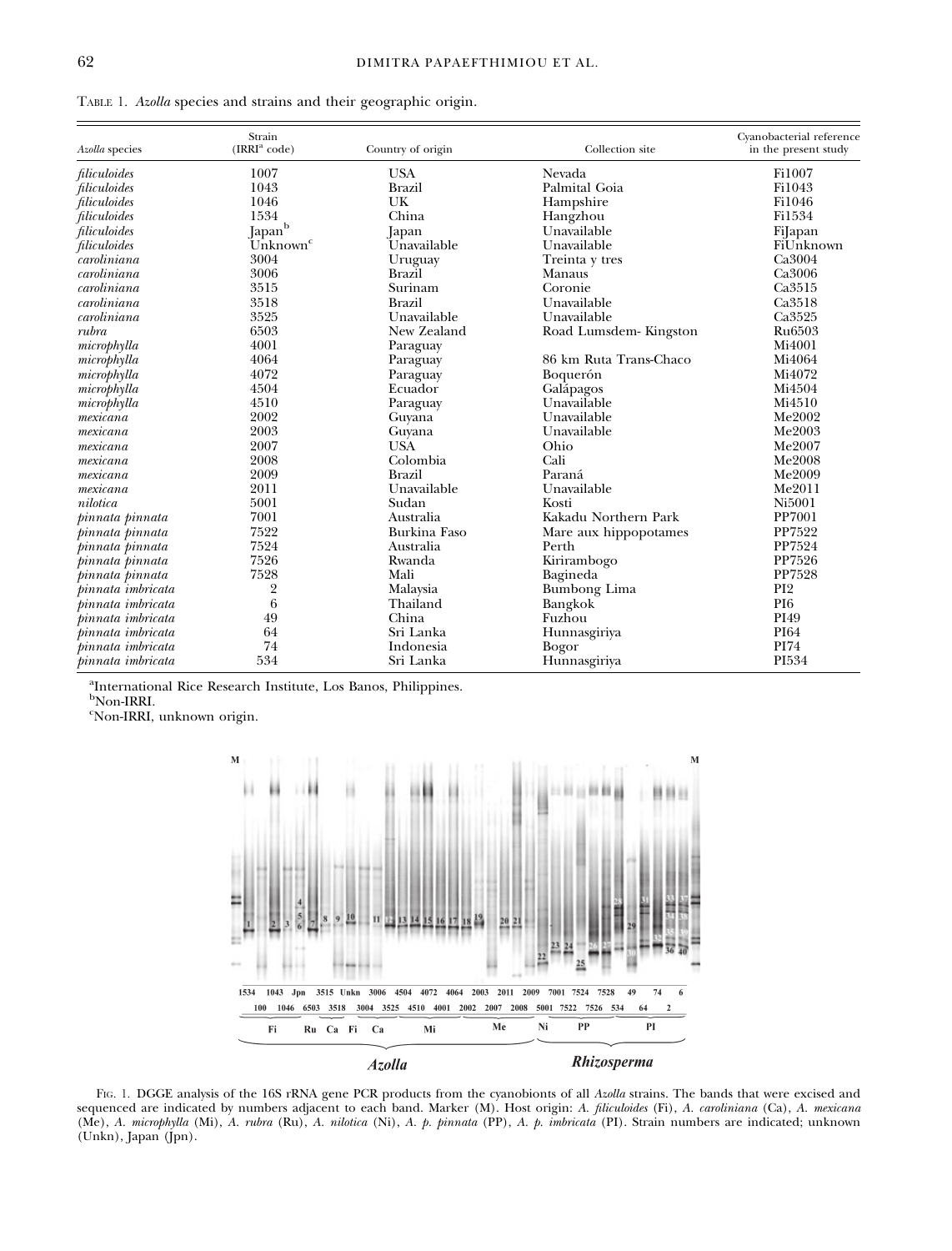

Fig. 2. Phylogenetic tree produced with both Bayesian and maximum-parsimony algorithms. Bayesian posterior probabilities >0.5 are indicated before the slash, and bootstrap values  $\geq 50\%$  after the slash, beside the nodes concerned. The scale bar corresponds to 0.1 nucleotide substitutions. Sequences are identified by the names of the corresponding Azolla host strain, and the excised DGGE band number follows after the dash (abbreviations and numbers are according to Table 1 and Fig. 1).

 $60^{\circ}$ C at  $45$  V for 16 h. DGGE gels were run twice to test the reproducibility of the results. Staining with GelStar nucleic acid stain (Biowhittaker Molecular Applications, Madison, WI, USA) allowed the visualization of the gels on the Fluor-S Max Multimager (Bio-Rad Laboratories Inc.). Normalized gel images were produced with the software Fingerprinting II (Bio-Rad Laboratories Inc.), by using the markers as reference (Fig. 1). Major bands were excised from the DGGE gel on a standard UV trans-illuminator, and the DNA eluted overnight in 100 lL TE (10 mM Tris-Cl [pH 7.5], 1 mM EDTA [pH 8.0]) at 4C. One reamplification step was done with primers CYA359F and CYA784R (5¢-GACTACAGGGGTATCTAATCCC-3¢) (Boutte et al. 2006) to ensure the purity of the products, which were subsequently sequenced commercially (Genome Express, Meylan, France). Sequences were repeated in one or both directions whenever necessary to increase the sequence quality.

Cloning. A cloning library was produced for the DNA extracted from the cyanobiont of A. filiculoides strain 1534. Primers CYA359F and 23S30R were used in the PCR conditions already described. PCR products were purified with the Quantum Prep PCR Kleen Spin Columns (Bio-Rad Laboratories Inc.) and ligated into the pCR2.1 vector of the TOPO TA cloning kit following the manufacturer's instructions (Invitrogen, Carlsbad, CA, USA). They were further transformed into competent TOP10 Escherichia coli cells. Plasmid DNA was extracted with the Quantum Prep Plasmid Miniprep kit (Bio-Rad Laboratories Inc.) and sequenced with the primers 359F and 16S1494R (5'-GTACGGCTACCTTGTTACGAC-3') (Taton et al. 2003).

Phylogenetic analysis. Editing of the resolved sequence chromatograms from DGGE bands and the clone library was carried out using Trev 1.5 (Bonfield et al. 2002) to visualize the sequences, and BioEdit (Hall 1999) for editing. All sequences were aligned with the ClustalX program (Thompson et al. 1997) and analyzed with BLAST (Altschul et al. 1997), widely available on Internet, while the clone sequences were also analyzed with RDPII 9.41 (http://rdp.cme.msu.edu/). Phylogenetic analysis of the sequences was carried out with PAUP 4.0b10 for Windows (Swofford 2003) and MrBayes 3.1 (Huelsenbeck and Ronquist 2001). Modeltest 3.7 (Posada and Crandall 1998) and PAUP were employed to compute the evolutionary model best fitting the data by the Akaike information criterion, for use in phylogenetic analyses. Distance, maximum-likelihood (ML), maximum-parsimony (MP) optimality criteria, and the Markov chain Monte Carlo (MCMC) algorithm were used, and the criterion showing best fit was selected to construct the phylogenetic trees (Figs. 2 and 3), which were visualized and edited with TreeView 1.6.6 (Page 1996).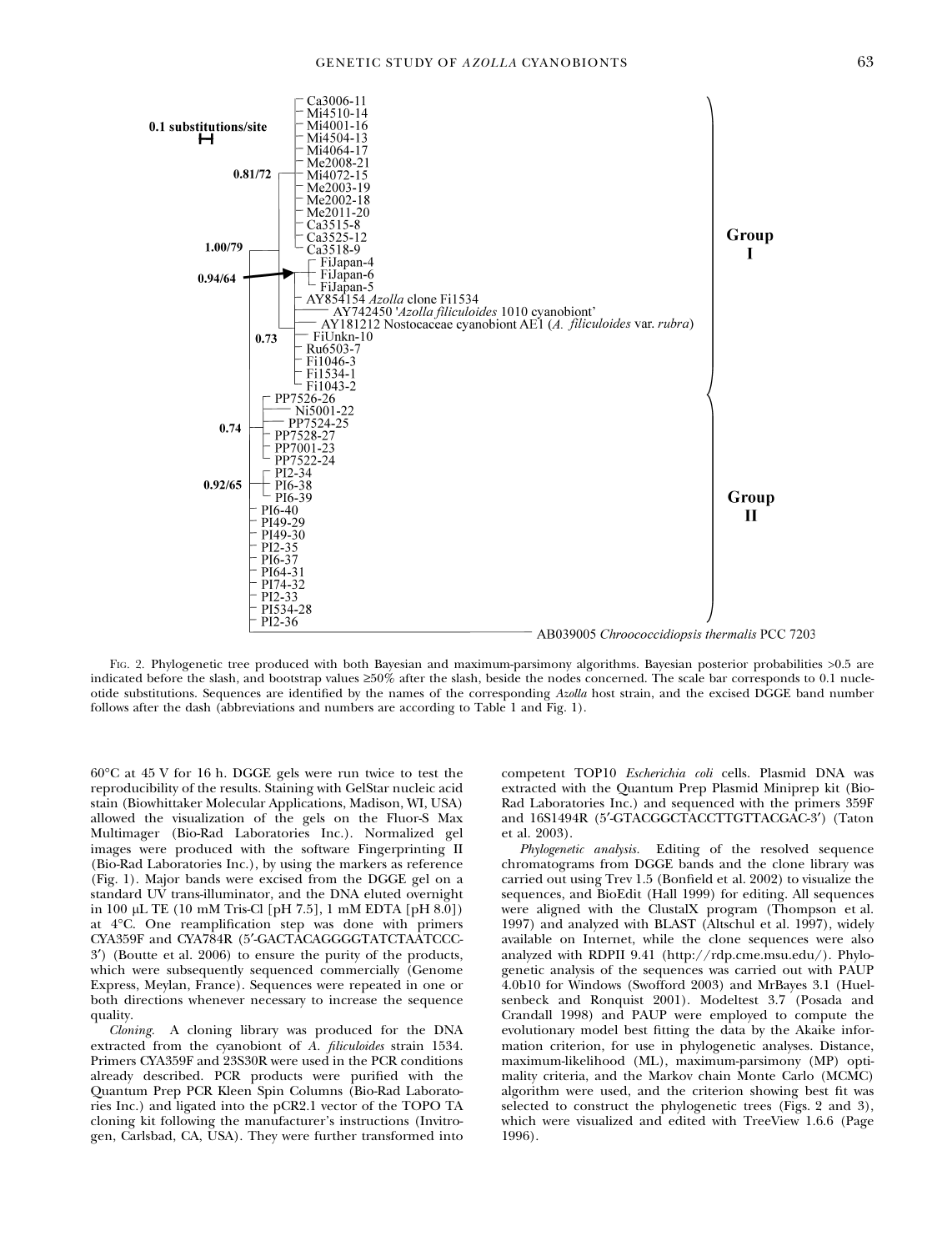

FIG. 3. Bayesian majority-rule consensus tree based on a 1,101 bp fragment of the 16S rRNA gene sequence of a representative Azolla filiculoides 1534 clone sequence (AY854154 Azolla cyanobiont Fi1534) and 66 sequences (grouped into 22 operational taxonomic units [OTUs]). Bayesian posterior probabilities >0.5 are indicated beside the nodes concerned. The scale bar corresponds to 0.1 nucleotide substitutions.

Aligned partial 16S rRNA gene sequences corresponding to E. coli sequence positions 387 to 750 (Neefs et al. 1990) from all 43 sequences obtained from DGGE bands were used for the parsimony analysis in Figure 2, with the outgroup taxon Chroococcidiopsis thermalis PCC 7203. Bootstrap method with heuristic search was performed, and 30,000 bootstrap replicates were used to calculate a statistical confidence for the final 50% majority-rule consensus tree. All 363 characters were included in the analysis, and equal weights were assumed. Gaps were treated as missing data. Starting trees were obtained via stepwise addition, sequence addition was simple, and one tree was held at each step. Branch-swapping algorithm was the treebisection-reconnection (TBR), branches were collapsed when maximum branch length was zero, and topological constraints were not enforced. The general time-reversible nucleotide substitution model with the gamma distribution parameter (GTR+G) was additionally used for Bayesian inference of phylogeny. Three million generations were performed for four chains, and 3,000 initial unstable burn-in cycles were removed, producing a majority-rule consensus tree.

The clone sequence from A. filiculoides 1534 was used in an extensive search on the Ribosomal Database project II (RDPII, Cole et al. 2003) to obtain adequate taxa representation for evolutionary analysis of the cyanobiont. The command SequenceMatch on the RDPII was used to find its 20 closest relatives, and 20 subsequent searches were run, for each sequence obtained. The resulting 190 sequences were downloaded as a Fasta alignment into BioEdit. Small sequences were eliminated from the data set, and 1,101 positions, where all sequences had data, were selected (E. coli positions 359–1,460). We checked with BLAST that no significant matches (>97% sequence similarity) had been missed by the RDPII analysis,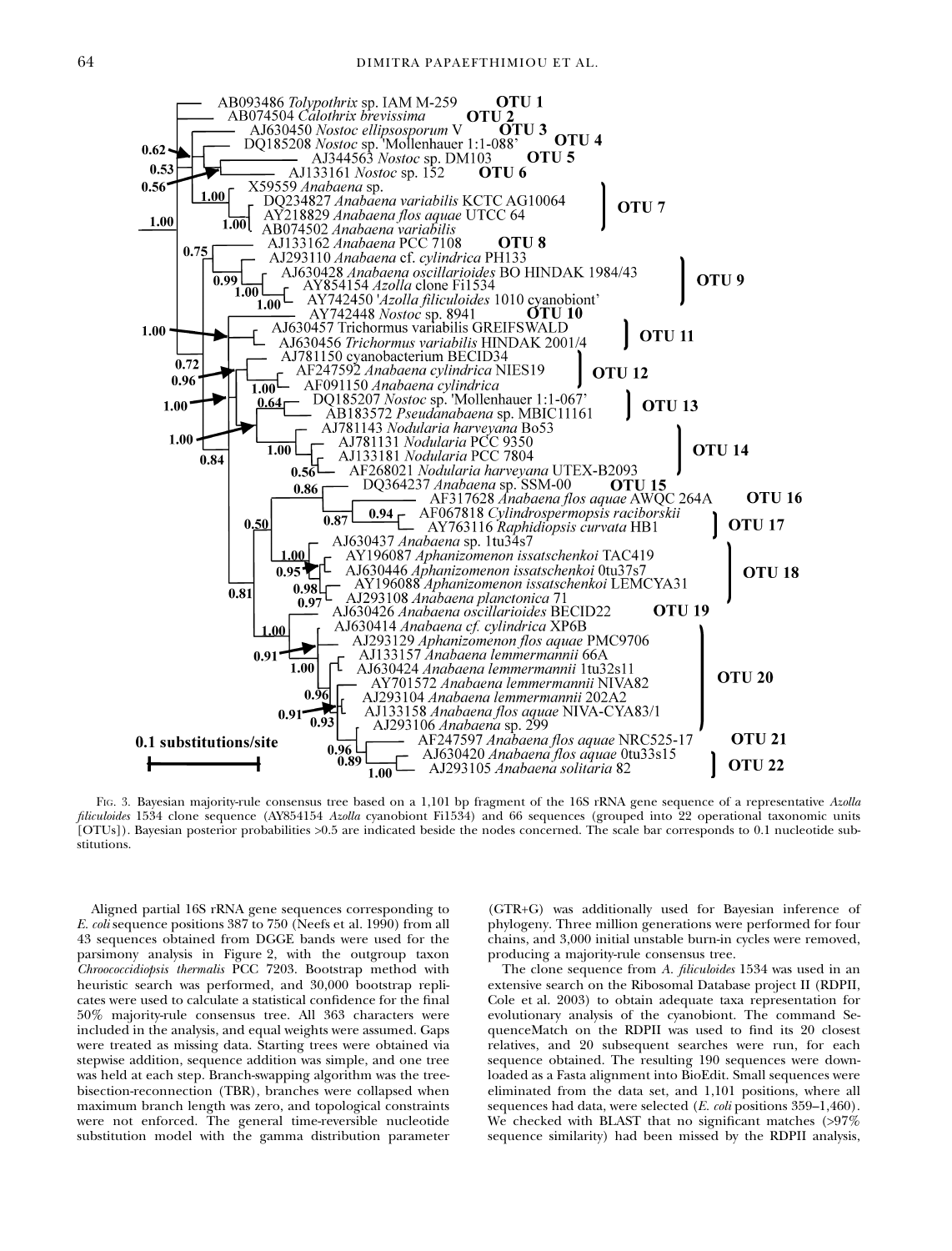resulting in a total of 138 sequences. A distance matrix was constructed with Phylip 3.66 (Felsenstein 1993) using the program DNAdist with the Jukes and Cantor correction. The software program DOTUR (Schloss and Handelsman 2005) was used at a threshold of 1% to select representatives from closely related sequences (Table S1, see supplementary material), producing a final alignment of 62 sequences. The outgroup (Merismopedia sp. [EF088332]; uncultured cyanobacterium [AB154318]; Synechococcus sp. PCC 9005 [AF216950]; uncultured *Chroococcales* [AY945292]; Synechococcus sp. PCC 7920 [AF216948]; Synechococcus sp. PCC 7918 [AF216947]; Cyanobium sp. PCC 6904 [AF216944]) was manually added, based on conclusions of cyanobacterial phylogenetic relationships by Tomitani et al. 2006. Bayesian inference of phylogeny was applied by implementing the (GTR+G) model with calculated invariable sites. Four chains were performed for 5 million generations, and a total of 180,004 trees were sampled for calculating a majority-rule consensus tree (Fig. 3).

The alignment was also used for the construction of a distance matrix with Phylip, using the program DNAdist with the Jukes and Cantor correction. This matrix was used to define the OTUs with the software DOTUR at a level of 97.8% of 16S rRNA similarity (Fig. 3).

Nucleotide sequence accession numbers. Nucleotide sequence accession numbers of selected 16S rRNA gene sequence data obtained in this study are AY854154–AY854166. Detailed organism names and accession numbers of submitted sequences are listed in Table S2 (in the supplementary material).

#### RESULTS

DGGE profiles of PCR-amplified 16S rRNA gene fragments. DGGE analysis of the approximately 422 bp region amplified from the 16S rRNA gene of the cyanobionts produced a diverse fingerprint pattern for the various Azolla species and between individual strains within a species (Fig. 1). The only exception was the cyanobionts of the diverse strains of A. microphylla, which all produced one distinctive band with identical mobility (Fig. 1). The same fingerprint pattern was generated using the two different reverse primers (a) or (b) in all experiments (data not shown). Figure 1 represents the results of DGGE analysis of PCR products amplified using primer (b).

In section Azolla, four different patterns were observed for A. filiculoides. Cyanobionts of A. rubra strain 6503 produced the same fingerprint as A. filiculoides strains 1534 and 1043. Similar bands were observed for A. *filiculoides* strains 1007 and 1046, although these bands differed from those of other A. filiculoides cyanobionts examined. The fingerprint of the cyanobionts originating from A. filiculoides strain Japan also differed slightly. The fingerprint of A. filiculoides strain unknown cyanobionts was similar to that of A. caroliniana strain 3004. The cyanobionts from the other four A. caroliniana strains produced rather similar profiles, with slight variations in mobility. The five patterns for A. microphylla cyanobionts were identical to each other and similar to those of A. mexicana 2002 and 2011. A. mexicana strain 2008 cyanobionts had an additional faint band lower in the gel. We observed two other patterns for A. mexicana, characterizing the cyanobiont from strain 2003 and those from strains 2007 and 2009, respectively.

The profile of the cyanobionts of A. *nilotica* strain 5001 was distinct from all other members of the Rhizosperma section. Fingerprints of the cyanobionts of A. pinnata var. pinnata strains 7001, 7522, and 7526 were very similar to each other and to A. pinnata var. pinnata strain 7528. The latter also had additional bands (Fig. 1). The cyanobionts of A. pinnata var. pinnata strain 7524 produced a quite different banding pattern, yet still shared some bands with strain 7528. The profiles of isolates from A. pinnata var. imbricata strains 2, 6, 64, and 534 produced four almost identical bands. A. pinnata var. imbricata strains 49 and 74 cyanobionts showed different patterns than the other four but had at least one band in common with each of the other four.

Sequence and phylogenetic analyses of the DGGE bands. All the major bands generated on the DGGE profiles were excised and sequenced as indicated in Figure 1. In general, the sequences were highly conserved. However, the 363 bp fragment used in the phylogenetic analysis, which included the V3 and V4 variable regions of the 16S rRNA gene, revealed nucleotide polymorphisms at 14 positions (Table 2), of which two were synapomorphies consistent with the assignment of the cyanobionts to the different host sections⁄species. In particular, all analyzed cyanobionts from the Azolla section had G477 and T582, while cyanobionts from the Rhizosperma section had C477 and C582 (Table 2). A further distinction within these sections existed at position 453, where all Azolla section cyanobionts had A453, in contrast to all A. pinnata var. pinnata and A. nilotica, which had C453, while all A. pinnata var. imbricata had G453. Rhizosperma cyanobionts and all A. caroliniana, A. mexicana, and A. microphylla had A721, while all A. *filiculoides* (including Nostocaceae cyanobiont AE1, isolated from A. filiculoides var. rubra, Baker et al. 2003) and A. rubra had G721 (Table 2). A. caroliniana, A. mexicana, and A. microphylla isolates had A610, while G610 was common to all A. filiculoides, A. rubra, and isolates of the Rhizosperma section. There were also nine autapomorphies.

The polymorphisms corresponded to band mobilities in the DGGE gel, except in a few cases. Band 19 from A. mexicana (strain 2003) migrated to a slightly higher position on the gel than band 18 (strain 2002), yet the sequences of their 363 bp 16S rRNA gene fragment were identical. Likewise, bands 29 and 30 (from A. pinnata var. imbricata strain 49) were excised at different positions from the same lane, yet were identical in sequence. The four bands of isolates from A. pinnata var. pinnata strains 2 and 6 produced only two different sequences, while bands 34, 38, and 39 had the same sequence synapomorphy, but only bands 34 and 38 had exactly the same mobility in the gel.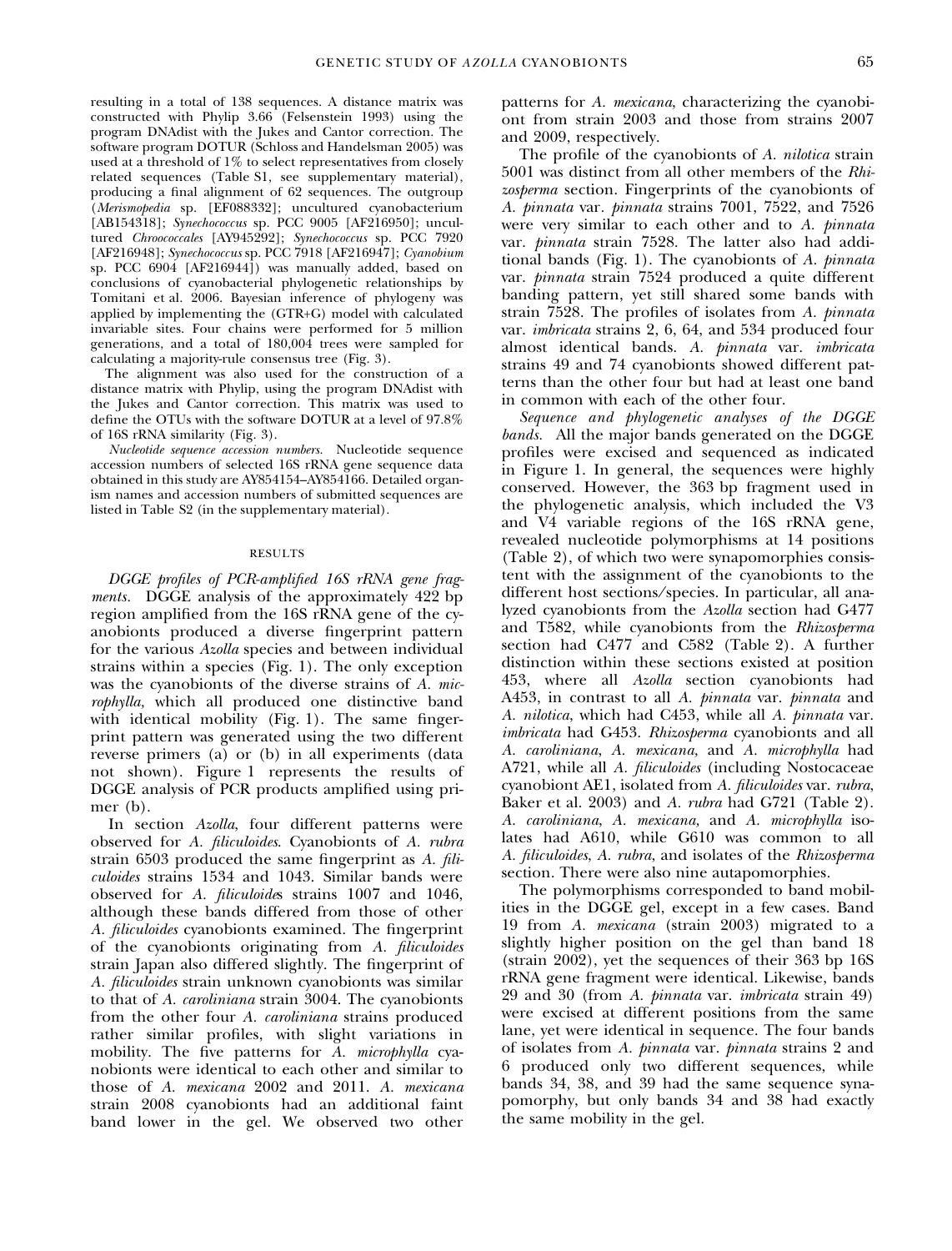| nucleotide positions on top correspond to <i>Escherichia coli</i> 16S FRNA gene standard numbering (Neefs et al. 1990).<br>Cyanobiont abbreviations and DGGE band numbers are according to Table 1 and Figure 1. |                     |     |     |             |     |     |     |     |     |     |     |     |     |     |
|------------------------------------------------------------------------------------------------------------------------------------------------------------------------------------------------------------------|---------------------|-----|-----|-------------|-----|-----|-----|-----|-----|-----|-----|-----|-----|-----|
|                                                                                                                                                                                                                  | Nucleotide position |     |     |             |     |     |     |     |     |     |     |     |     |     |
| Cyanobiont (DGGE band number)                                                                                                                                                                                    | 420                 | 427 | 453 | 477         | 576 | 582 | 610 | 621 | 629 | 635 | 680 | 684 | 703 | 721 |
| PI (28,29,30,31,32,33,35,36,37,40)                                                                                                                                                                               | C                   | C   | G   | C           | G   |     | G   | A   | A   | A   |     |     | G   | А   |
| PI (34,38,39)                                                                                                                                                                                                    | т                   | C   | G   | $\mathbf C$ | G   | C   | G   | A   | А   | A   | G   |     | G   | А   |
| PP (23,24,26,27)                                                                                                                                                                                                 |                     | C   | C   | $\mathbf C$ | G   | C   | G   | A   | A   | А   | C   |     | G   | А   |
| PP(25)                                                                                                                                                                                                           |                     | т   | C   | C           | G   | C   | G   | A   | A   | A   | C   |     | G   | А   |
| Ni5001 (22)                                                                                                                                                                                                      | C                   | C   | C   | C           | G   | C   | G   | A   | G   | G   | т   |     | G   | А   |
| FiJapan $(4,5,6)$                                                                                                                                                                                                |                     | C   | А   | G           | G   |     | G   | A   | A   | A   | C   | C   | G   | G   |
| Fi(1,2,3)                                                                                                                                                                                                        |                     | C   | А   | G           | G   |     | G   | A   | A   | A   |     |     | G   | G   |
| Fi (clone)                                                                                                                                                                                                       |                     | C   | Α   | G           | G   |     | G   | А   | A   | А   | C   |     | G   | G   |

FiUnknown (10) C C A G A T G A A A C T G G<br>
Ru6503 (7) C C A G G T G A A A C T G G<br>
Nostocaceae cyanobiont AE1 C C A G G T G C A A C T C G<br>
Ca (8.9.11.12) C C A G G T A A A A C T G A Ru6503 (7) C C A G G T G A A A C T G G Nostocaceae cyanobiont AE1 C C A G G T G C A A C T C G C (8.9.11.12) C C A G G T A A A A C T G A Ca (8,9,11,12) C C A G G T A A A A C T G A Me (18,19,20,21) C C A G G T A A A A C T G A

Table 2. Alignment of polymorphic positions for the sequences from the present study and Nostocaceae cyanobiont AE1 (3). The Azolla sections are separated by a horizontal line. Asterisks indicate synapomorphies between the sections. The nucleotide positions on top correspond to *Escherichia coli* 16S rRNA gene standard numbering (Neefs et al. 1990).

To estimate the taxonomic relatedness of the cyanobionts, MP analysis was performed for the 40 cyanobacterial 16S rRNA gene fragments retrieved from the DGGE bands, the representative clone sequence obtained for this study (AY854154 Azolla cyanobiont Fi1534), and two published sequences from Azolla cyanobionts (AY742450 from A. filiculoides 1010 of Peru, Svenning et al. 2005; AY181212 from A. filiculoides var. rubra of Australia, Baker et al. 2003). Chroococcidiopsis thermalis PCC 7203 (AB039005) was used as the outgroup (Fig. 2). High parsimony scores, 0.8571 consistency index (CI), 0.8941 retention index (RI), and 0.7664 rescaled consistency index (RC) indicated low homoplasy in this data set. The analysis was complemented by Bayesian posterior analysis, where likelihood scores had been preestimated. The dendrogram showed two major groups. Group I was clearly resolved in the tree with a high support by both algorithms and included all the sequences from cyanobionts of section Azolla. Two clusters diverged; one contained identical sequences from all the cyanobionts from A. caroliana, A. microphylla, and A. mexicana, while the A. filiculoides cyanobionts showed more internal diversity and formed a separate cluster with 0.73 posterior probability. Inside the A. filiculoides cluster, the three sequences isolated from A. filiculoides strain from Japan formed a distinct branch with 64% bootstrap and 0.94 posterior probability supports. The A. filiculoides cyanobiont clone obtained in this study (AY854154, Fi1543,) had the same branch length as Fi1043-2, Fi1046-3, Fi1534-1, and Ru6503-7. Based on minute differences, FiUnkn-10, the cyanobiont AY181212 isolated from A. filiculoides var. rubra, and AY742450 from A. filiculoides 1010 branched off from this group. All other sequences remained as a basal aggregate (group II) containing all sequences from Rhizosperma strains. Ten sequences from A. *pinnata imbricata* formed its basis, from which a group of three A. pinnata imbricata cyanobiont sequences (PI2-34, PI6-38, and PI6-39) with 65% bootstrap and 0.92 posterior probability, a group with cyanobionts from all A. pinnata pinnata, and the only strain of A. nilotica (0.74 posterior probability) slightly diverged.

Clone library sequences and phylogenetic analysis. Cloning analysis of the cyanobionts from A. filiculoides strain 1534 produced 28 quasi-identical sequences. We detected small inconsistencies between the clone sequences. The sequence chosen to represent the clone library (AY854154 Azolla cyanobiont Fi1534) was found in 16 of the 28 clones. Single nucleotide variations in the 12 remaining sequences were not present in more than one clone and were absent from the Azolla cyanobiont sequences used in the phylogenetic analysis (Fig. 3). All clones were highly similar (98.8%–  $100\%$  similarity) to the other cyanobionts of A. filiculoides strains, including the Nostocaceae cyanobiont AE1 (3) as well as A. rubra strain 6503.

Phylogenetic analysis of the representative clone sequence (AY854154 Azolla cyanobiont Fi1534) produced the phylogenetic tree shown in Figure 3. The operational taxonomic units (OTUs) were superimposed on the topology. Some 22 OTUs were detected at a threshold of 97.8% similarity. The two symbiotic sequences from A. *filiculoides* (our clone and the strain from 1010) were located in the same OTU as Anabaena oscillarioides BO HINDAK 1984/43 (99.3% sequence similarity) and Anabaena cf. cylindrica PH133 (98.1% sequence similarity). This relationship coincided with a posterior probability value of 1.00 for the same grouping in the tree. A posterior probability of 0.75 supported the grouping of this OTU with another branch containing the strain Anabaena sp. PCC 7108,

Mi  $(13,14,15,16,17)$ Synapomorphies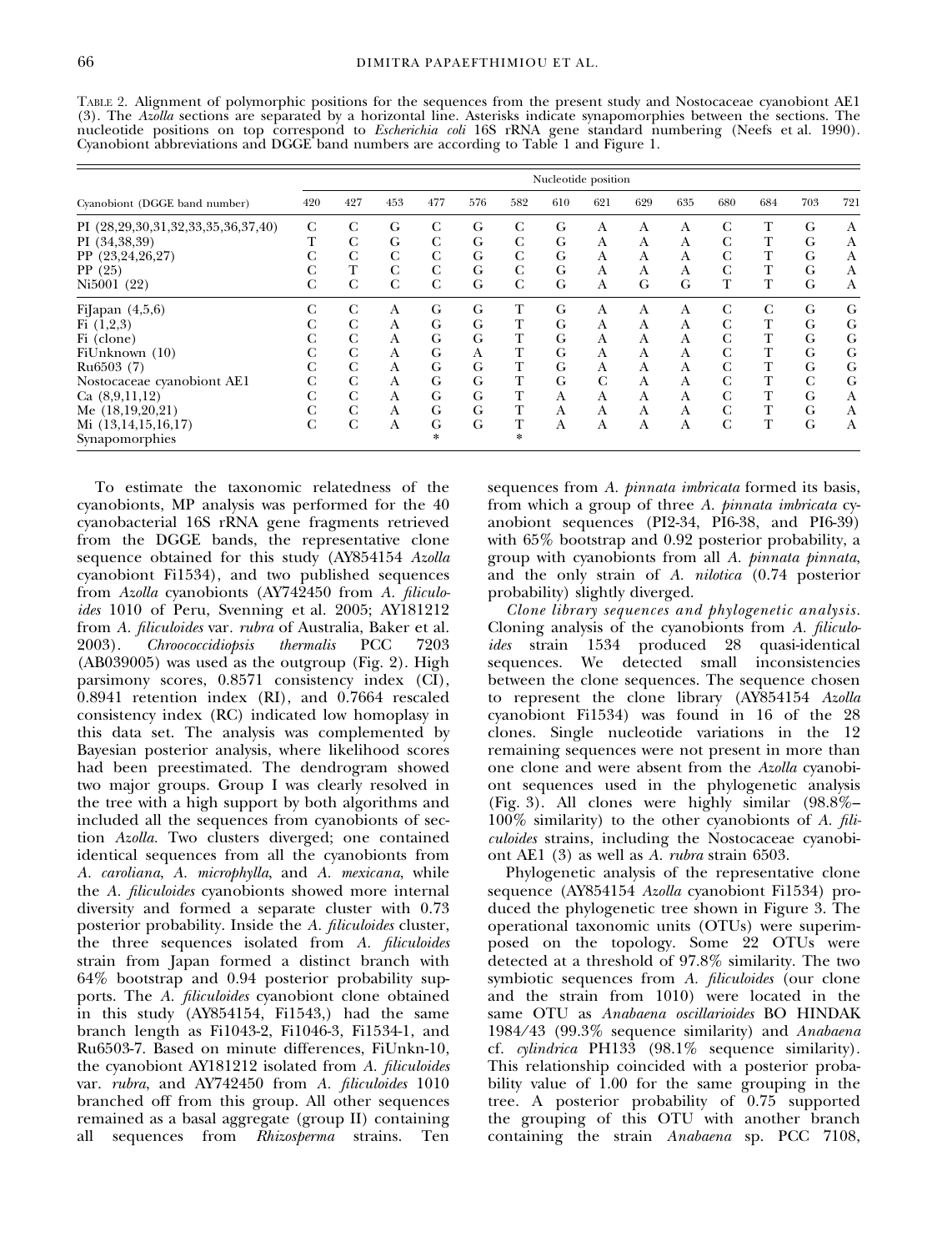originally isolated from the intertidal zone of Moss Beach in California, USA (Lyra et al. 2001). The closest related Nostoc (with 96.5% similarity) is strain 8941, also a symbiont from Gunnera dentata, New Zealand (Svenning et al. 2005).

#### DISCUSSION

The study of the genetic diversity of the cyanobionts from Azolla has been complicated in the past by the impossibility of culturing them in vitro and the difficulty of sorting out the true cyanobionts from cyanobacteria living at the surface of the fern. Our study is the first attempt to circumvent the latter problem. We used a highly specific approach for studying the diversity of the exclusively cyanobacterial fraction from the microbial population residing inside the leaf cavities through the combination of a thorough surface washing followed by enzymatic digestion of all plant leaf material, thus releasing the intact cyanobacterial packets, and PCR amplification of extracted DNA with cyanobacteria-specific primers.

The two reverse primers, which target filamentous (a) and unicellular (b) cyanobacteria, produced the same DGGE profiles, indicating that the unicellular primer (b) acted as a degenerate primer, thus annealing to the heterocystous filamentous cyanobacterial population occurring abundantly inside the leaf cavity. Therefore, the resulting DGGE pattern could be considered as specific for the cyanobionts (Boutte et al. 2006), while the complexity of the profile was an approximate measure of the cyanobacterial diversity in the sample (van Wintzingerode et al. 1997). In general, one strong band per profile was visible (Fig. 1) and it is possible to sequence the DGGE bands after excision and reamplification. Interestingly, the observed base substitutions (Table 2) of the DGGE band sequences showed the specificity of the cyanobionts to their hosts and followed the classification of the Azolla sections and species recognized by most authors (Braun-Howland and Nierzwicki-Bauer 1990), except for A. caroliniana, A. mexicana, and A. microphylla. This pattern was also evident in the parsimony analysis (Fig. 2) of the sequences generated from the excised DGGE bands (Fig. 1). Therefore, the 363 characters (containing the 16S rRNA variable domains V3 and V4) used for the construction of the phylogenetic tree in Figure 2 allowed for accurate distinction of these different groups of cyanobionts and showed good correlation with their host classification. Indeed, all the sequences obtained from the cyanobionts of section Azolla formed a distinct group from the Rhizosperma section. This division of sequences was strongly supported in the tree topology by the Bayesian analysis; however, the parsimony bootstrap supports were not very high due to the small number of polymorphisms. In addition, all sequences from all the

Azolla identified in the IRRI collection as A. caroliniana, A. mexicana, and A. microphylla were closely related to each other (Fig. 2), corroborating with the suggestion of Van Coppenolle et al. (1995) that the same cyanobiont strain inhabits these three Azolla species. These results are also coherent with the fact that all these Azolla actually belong to the same species, A. cristata (Evrard and Van Hove 2004). However, our results concerning the cyanobionts from the strains identified in the IRRI collection as A. caroliniana, A. mexicana, and A. microphylla do not fit those presented by Reid et al. (2006) for the corresponding Azolla hosts. These authors studied the phylogenetic relationships in the genus Azolla on the basis of DNA sequences from three noncoding regions—two were plastid derived, and one was derived from the ITSs of the nuclear rRNA genes (Reid et al. 2006). Their analysis did not distinguish A. microphylla from A. mexicana, yet they considered A. caroliniana as a separate species. Their taxonomic conclusions are confusing, and synonymies presented in their table 1 do not correspond either to the data from Saunders and Fowler (1993) or to those from Evrard and Van Hove (2004), as erroneously indicated in the legend of the table. A. caroliniana Willd. and A. microphylla Kaulf. were described as the currently recognized species even though it is to A. caroliniana auct. non-Willd. and to A. microphylla auct. non-Kaulf to which most authors refer. The ''A. caroliniana'' clade was said to contain only samples identified as A. caroliniana sensu Svenson, whereas most authors consider A. caroliniana as sensu Mettenius.

Our results on the cyanobionts from A. rubra and A. filiculoides fit with standard opinion concerning the close relationships between their hosts. A. rubra is considered by most authors as a subspecies, a variety, or even as a synonym of A. filiculoides. In addition, the A. filiculoides and A. rubra strains used in our study were collected from very different locations (Table 1), but some of their cyanobionts had identical sequences. A. filiculoides and A. rubra were characterized as separate species within section Azolla by Reid et al. (2006). The cyanobionts of A. nilotica differed from those collected from A. pinnata pinnata strains, but they are associated within the same subgroup (Fig. 2), thus displaying their close relationship (98.6%–99.7% sequence similarity). Three polymorphic sites were observed in the sequence from the A. nilotica cyanobionts (Table 2). However, these polymorphic sites cannot be considered a trait of A. nilotica species since only a single strain was included in this study. Interestingly, this result is supported by the study of Van Coppenolle et al. (1995) in which unique RFLP patterns were produced for cyanobionts of A. nilotica species. All A. pinnata var. pinnata cyanobiont sequences were gathered on a branch clearly separated from the A. pinnata var. imbricata isolates (Fig. 2). Such specificity of the cyanobionts to their Azolla host has also been demonstrated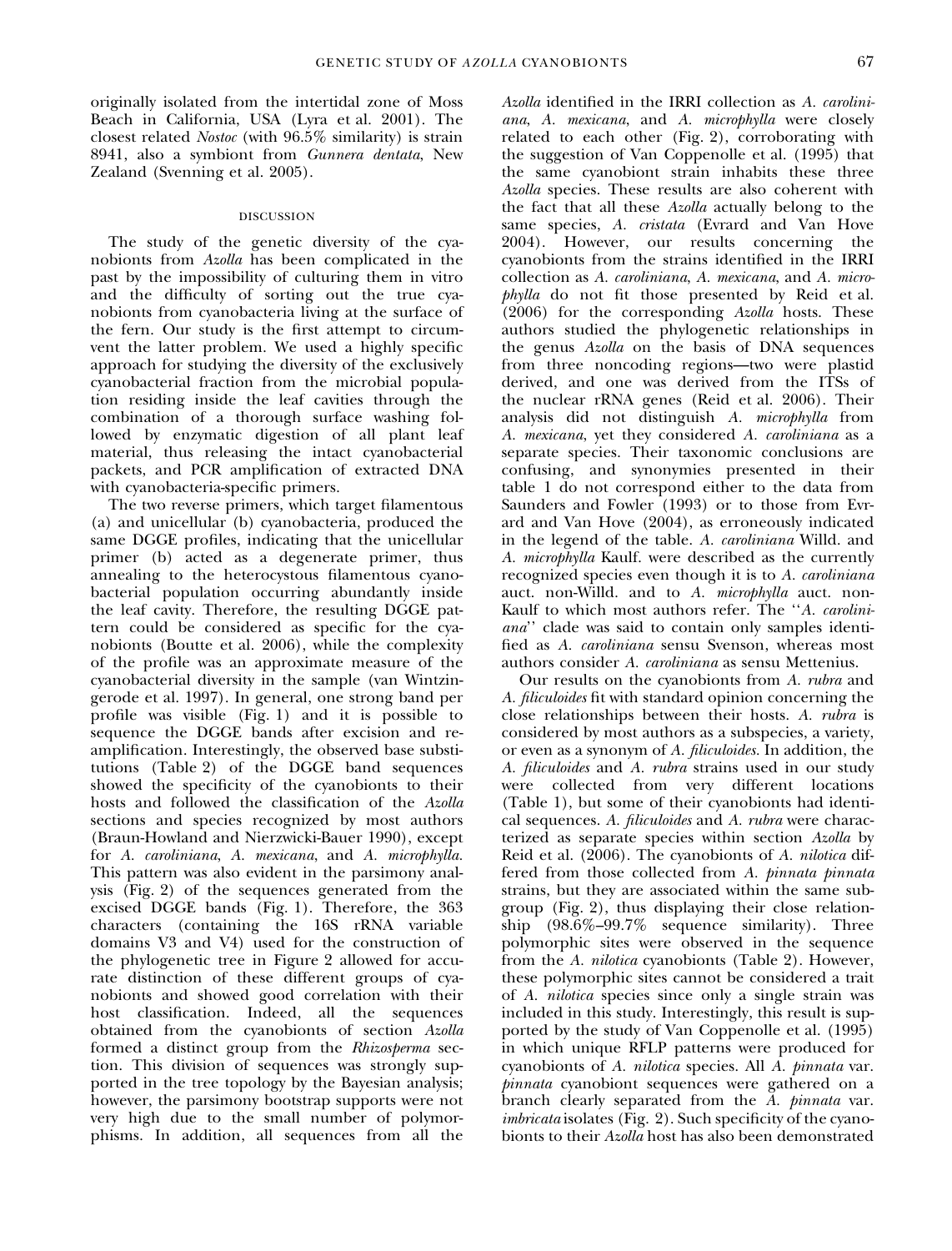by McCowen et al. 1987, who used lectins isolated from the fern that showed selectivity to the cyanobionts collected from the same Azolla species.

Multiple bands were observed in the fingerprints of some isolates from A. filiculoides, A. caroliniana, A. mexicana, and A. pinnata var. imbricata (Fig. 1), possibly indicating the presence of more than one 16S rRNA gene type or the presence of several operons of the 16S rRNA with minor sequence differences. This complexity could also be attributed to the existence of one major cyanobacterial species and the coexistence of minor species as suggested in previous studies (Meeks et al. 1988, Gebhardt and Nierzwicki-Bauer 1991, Kim et al. 1997). Another explanation might be methodological errors made by the base-calling program, PCR-introduced errors, or sequencing errors (van Wintzingerode et al. 1997). However, in several cases we observed bands that migrated to different positions yet had the same sequence (e.g., DGGE bands 4, 5, 6 from A. filiculoides strain from Japan), which is not an uncommon experience with DGGE gels (Jackson et al. 2000, Boutte et al. 2006). In addition, all cyanobiont sequences retrieved in the current study were closely related, with maximal sequence divergence of 2.3% observed between the cyanobionts of A. nilotica and both A. *filiculoides* strains from Japan and unknown, indicating that one major cyanobacterial taxon inhabits all Azolla (Stackebrandt and Göbel 1994). All of the observed sequence variations in the Azolla cyanobionts might have been inherited from one common ancestor inhabiting one particular host species. If the 16S rRNA gene fragment reflects the evolution of the whole genome, differences in this marker would indicate that adaptive mutations have happened elsewhere in the genome. Such microdiversity has been observed for other microorganisms. Free-living Prochlorococcus spp. inhabiting the same oceanic region have 16S rRNA sequence differences that directly correspond to physiological differences (Moore et al. 1998).

Overall, this study confirmed the existence of different cyanobacterial strains or ecotypes inhabiting the fern species, a diversity visible even at the Azolla strain level for the isolates from A. pinnata var. imbricata (PI2 and PI6, Fig. 2). Our data agree with the suggestion by Plazinski et al. (1990) that different ecotypes of cyanobacteria exist within the same host species and even strain and are complemented by the morphological taxonomy of A. pinnata of Saunders and Fowler (1992), which recognizes three subspecies differing in their geographic origin. However, geographic distribution (Table 1) did not seem to correlate with cyanobiont sequence variation, which did agree with their host taxonomy. This fact can easily be explained by the highly conserved nature of the ribosomal gene used in the present study, in combination with the hereditary nature of the symbiotic association between Azolla and the cyanobionts.

The estimation of the phylogenetic position of the Azolla cyanobiont was carried out using the Bayesian inference of phylogeny and illustrated in the phylogenetic tree in Figure 3 that depicts the relationships of the two Azolla cyanobiont sequences included with their most closely related strains. The molecular taxonomy of the genera Anabaena, Nostoc, and Trichormus remains under debate, due to the polyphyletic distribution of the 16S rDNA sequences of strains assigned to these genera and to the fact that there is little agreement between morphology and molecular characteristics (Rajaniemi et al. 2005). Our cyanobionts clearly belong to the OTU 9, which also contains two free-living Anabaena strains. An. oscillarioides strain BO HINDAK 1984/43 was isolated from a plankton sample collected in South Indian Lakes, Canada, by Hedy Kling in 1984 (Rajaniemi et al. 2005). The strain An. cf. cylindrica PH133 was isolated in 1993 from Lake Arreso, Denmark (Gugger et al. 2002). Therefore, the ecological origins differ, but the sequence similarity with our clone is 99.3%. It is known that strains with >97% similarity can have quite different physiologies and genomes (e.g., Prochlorococcus MED4 and MIT9313, Rocap et al. 2002), and therefore, the high sequence similarities do not necessarily help to draw taxonomic limits (Stackebrandt and Göbel 1994).

Overall, the cyanobionts studied here have more genotypic affinity to strains belonging to the genus Anabaena than to Trichormus. Therefore, between the two valid names attributed to the cyanobiont, An. azollae and T. azollae, the first one seems preferable. Furthermore, the observed diversity of the cyanobionts provides evidence of their specificity for their host, even at the species level, a probable result of symbiotic coevolution. Moreover, our data suggest that one cyanobacterial taxon originally infected an ancestor of the Azolla species, resulting in the formation of a single lineage (shown by the very high bootstrap value [99%] for the two cyanobiont sequences from Azolla in Fig. 3). This symbiosis ultimately became obligatory for the cyanobionts.

A travel grant supporting the present project was provided to the first author by the ESF CYANOFIX program. We would like to thank Dr. Krzysztof Waleron and Dr. Beatriz Díez-Moreno for their help and advice. Arnaud Bataille kindly performed part of the cloning, and Stana Grubisic assisted with the sequencing operations. The DGGE marker was kindly provided by P. Rajaniemi (University of Helsinki, Finland), and primer 1092R sequence by S. Ventura (CNR-ISE, Italy). A. Wilmotte is Research Associate of the Belgian Fund for Scientific Research of Belgium (FNRS).

- Altschul, S. F., Madden, T. L., Schäffer, A. A., Zhang, J., Zhang, Z., Miller, W. & Lipman, D. J. 1997. Gapped BLAST and PSI-BLAST: a new generation of protein database search programs. Nucleic Acids Res. 25:3389–402.
- Baker, J. A., Entsch, B. & McKay, D. B. 2003. The cyanobiont in an Azolla fern is neither Anabaena nor Nostoc. FEMS Microbiol. Lett. 229:43–7.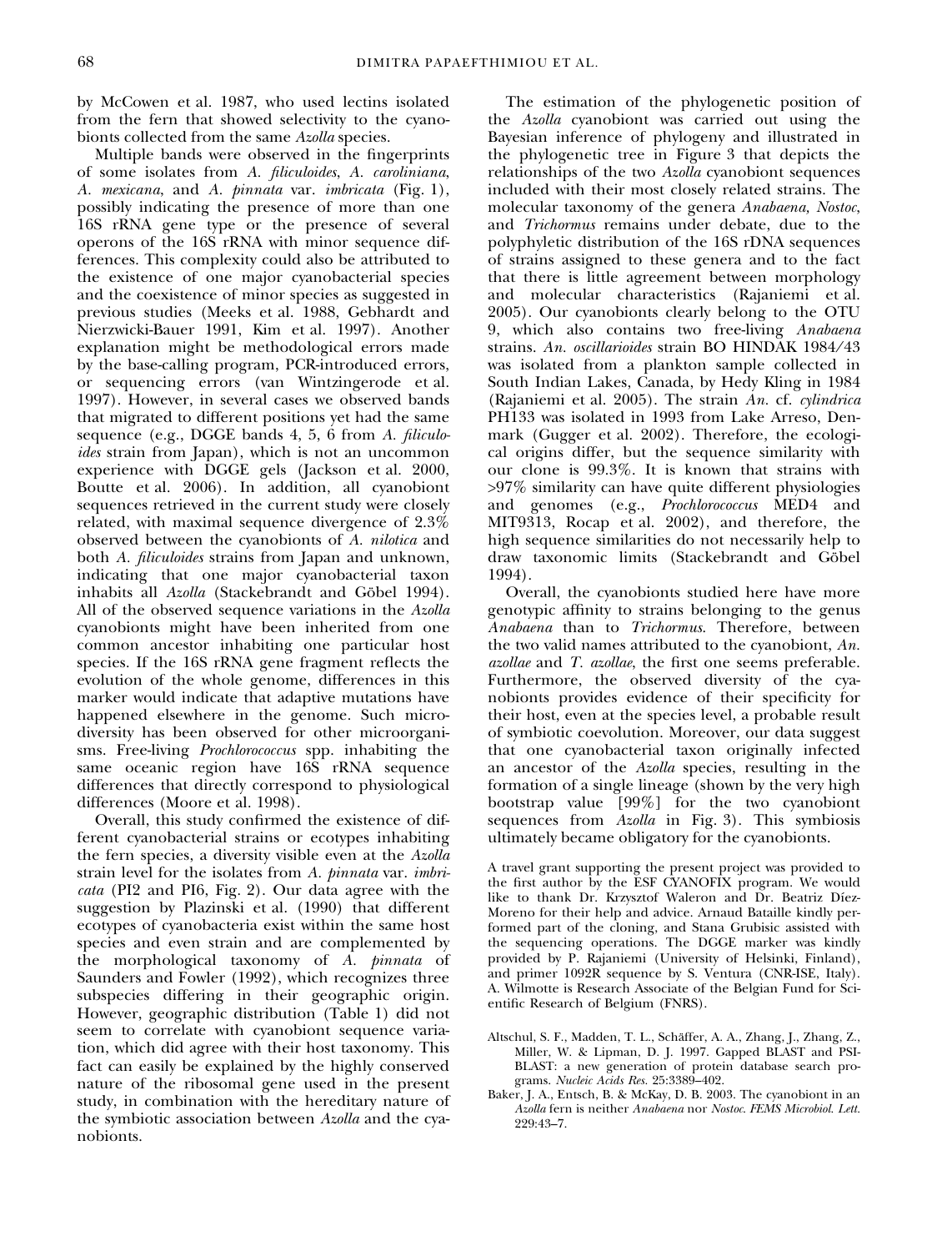- Bonfield, J. K., Beal, K. F., Betts, M. J. & Staden, R. 2002. Trev: a DNA trace editor and viewer. Bioinformatics (Oxf.) 18:194-5.
- Boutte, C., Grubisic, S., Balthasart, P. & Wilmotte, A. 2006. Testing of primers for the study of cyanobacterial molecular diversity by DGGE. J. Microbiol. Methods 65:542–50.
- Braun-Howland, E. B. & Nierzwicki-Bauer, S. A. 1990. Azolla-Anabaena symbiosis: biochemistry, physiology, ultra-structure and molecular biology. In Rai, A. N. [Ed.] Handbook of Symbiotic Cyanobacteria. CRC Press Inc., Boca Raton, Florida, pp. 65–117.
- Caudales, R., Wells, J. M., Antoine, A. D. & Butterfield, J. E. 1995. Fatty acid composition of symbiotic cyanobacteria from different host plant (Azolla) species: evidence for co-evolution of host and symbiont. Int. J. Syst. Bacteriol. 45:364-70.
- Caudales, R., Wells, J. M., Butterfield, J. E. & Antoine, A. D. 1993. Host related variability in fatty acid composition of symbiotic cyanobacteria isolated from the aquatic fern Azolla. In Sato, S., Ishida, M. & Ishikawa, H. [Eds.] Endocytobiology V - Proceedings of the 5th International Colloquium on Endocytobiology and Symbiosis. Tubingen University Press, Tübigen, Germany, pp. 261-8.
- Cole, J. R., Chai, B., Marsh, T. L., Farris, R. J., Wang, Q., Kulam, S. A., Chandra, S. et al., 2003. The Ribosomal Database Project (RDP-II): previewing a new autoaligner that allows regular updates and the new prokaryotic taxonomy. Nucleic Acids Res. 31:442–3.
- Evrard, C. & Van Hove, C. 2004. Taxonomy of the American Azolla species (Azollaceae): a critical review. Syst. Geogr. Plants 74: 301–18.
- Felsenstein, J. 1993. PHYLIP (Phylogeny Inference Package) version 3.5c. Distributed by the author. Department of Genetics, University of Washington, Seattle.
- Gebhardt, J. S. & Nierzwicki-Bauer, S. A. 1991. Identification of a common cyanobacterial symbiont associated with Azolla spp. through molecular and morphological characterization of free-living and symbiotic cyanobacteria. Appl. Environ. Microbiol. 57:2141–6.
- Gugger, M., Lyra, C., Henriksen, P., Coute, A., Humbert, J. F. & Sivonen, K. 2002. Phylogenetic comparison of the cyanobacterial genera Anabaena and Aphanizomenon. Int. J. Syst. Evol. Microbiol. 52:1867–80.
- Hall, T. A. 1999. BioEdit: a user-friendly biological sequence alignment editor and analysis program for Windows 95 ⁄ 98 ⁄ NT. Nucleic Acids Symp. Ser. 41:95–8.
- Hoagland, D. R. & Arnon, D. I. 1950. The Water-Culture Method for Growing Plants without Soil. Calif. AES Circular 347. University of California, Berkeley, California.
- Huelsenbeck, J. P. & Ronquist, F. 2001. MRBAYES: Bayesian inference of phylogeny. Bioinformatics (Oxf.) 17:754–5.
- Jackson, C. R., Roden, E. E. & Churchill, P. F. 2000. Denaturing gradient gel electrophoresis can fail to separate 16S rDNA fragments with multiple base differences. Mol. Biol. Today 1:49– 51.
- Kim, J. J. H., Krawczyk, K., Lorentz, W. P. & Zimmerman, W. J. 1997. Fingerprinting cyanobionts and hosts of the Azolla symbiosis by DNA amplification. World J. Microbiol. Biotechnol. 13:97–101.
- Koma´rek, J. & Anagnostidis, K. 1989. Modern approach to the classification system of cyanophytes. 4-Nostocales. Arch. Hydrobiol. Suppl. 82:247–345.
- Ladha, J. K. & Watanabe, I. 1982. Antigenic similarity among Anabaena azollae separated from different species of Azolla. Biochem. Biophys. Res. Commun. 109:675–82.
- Lechno-Yossef, S. & Nierzwicki-Bauer, S. A. 2002. Azolla-Anabaena symbiosis. In Rai, A. N., Bergman, B. & Rasmussen, U. [Eds.] Cyanobacteria in Symbiosis. Kluwer Academic Publishers, Dordrecht, the Netherlands, pp. 153–78.
- Liu, Z. Z., Cheng, Y. Q., Tang, L. F., Zheng, Q., Song, T. Y., Chen, M. A., Li, Y. Y. & Lin, T. L. 1986. Studies on monoclonal antibodies against Anabaena azollae. J. Fujian Acad. Agric. Sci. 1:1–6.
- Liu, Z. Z., Cheng, Y. Q., Tang, L. F., Zheng, Q., Song, T. Y., Chen, M. A., Li, Y. Y. & Lin, T. L. 1989. Study on preparation and application of monoclonal antibodies to Anabaena azollae. Sci. China Ser. B 32:560–9.
- Lyra, C., Suomalainen, S., Gugger, M., Vezie, C., Sundman, P., Paulin, L. & Sivonen, K. 2001. Molecular characterization of planktic cyanobacteria of Anabaena, Aphanizomenon, Microcystis and Planktothrix genera. Int. J. Syst. Evol. Microbiol. 51:513–26.
- McCowen, S. M., Mac Arthur, L. & Gates, J. E. 1987. Azolla fern lectins that specifically recognize endosymbiotic cyanobacteria. Curr. Microbiol. 14:329–33.
- Meeks, J. C., Joseph, C. M. & Haselkorn, R. 1988. Organization of the nif genes in cyanobacteria in symbiotic association with Azolla and Anthoceros. Arch. Microbiol. 150:61–71.
- Moore, L. R., Rocap, G. & Chisholm, S. W. 1998. Physiology and molecular phylogeny of co-existing Prochlorococcus ecotypes. Nature (Lond.) 393:464–7.
- Neefs, J. M., Van de Peer, Y., Hendriks, L. & De Wachter, R. 1990. Compilation of small ribosomal subunit RNA sequences. Nucleic Acids Res. 18:2237–317.
- Nierzwicki-Bauer, S. A. & Haselkorn, R. 1986. Differences in mRNA levels in Anabaena living freely or in symbiotic association with Azolla. EMBO J. 5:29–35.
- Nübel, U., Garcia-Pichel, F. & Muyzer, G. 1997. PCR primers to amplify 16S rRNA genes from cyanobacteria. Appl. Environ. Microbiol. 63:3327–32.
- Pabby, A., Prasanna, R., Nayak, S. & Singh, P. K. 2003. Physiological characterization of the cultured and freshly isolated endosymbionts from different species of Azolla. Plant Physiol. Biochem. (Paris) 41:73–9.
- Page, R. D. M. 1996. TREEVIEW: an application to display phylogenetic trees on personal computers. Comput. Appl. Biosci. 12:357–8.
- Peters G. A., Jr., Toia, R. E., Raveed, D. & Levine, N. J. 1978. The Azolla–Anabaena azollae relationship. VI. Morphological aspects of the association. New Phytol. 80:583–93.
- Plazinski, J., Zheng, Q., Taylor, R., Croft, L., Rolfe, B. G. & Gunning, B. E. S. 1990. DNA probes show genetic variation in cyanobacterial symbionts of the Azolla fern and a closer relationship to the free living Nostoc strains than to free living Anabaena strains. Appl. Environ. Microbiol. 56:1263–70.
- Posada, D. & Crandall, K. A. 1998. Modeltest: testing the model of DNA substitution. Bioinformatics (Oxf.) 14:817–8.
- Rajaniemi, P., Hrouzek, P., Kastovska, K., Willame, R., Rantala, A., Hoffmann, L., Koma´rek, J. & Sivonen, K. 2005. Phylogenetic and morphological evaluation of the genera Anabaena, Aphanizomenon, Trichormus and Nostoc (Nostocales, Cyanobacteria). Int. J. Syst. Evol. Microbiol. 55:11–26.
- Reid, J. D., Plunkett, G. M. & Peters, G. A. 2006. Phylogenetic relationships in the heterosporous fern genus Azolla (Azollaceae) based on DNA sequence data from three noncoding regions. Int. J. Plant Sci. 167:529–38.
- Rocap, G., Distel, D. L., Waterbury, J. B. & Chisholm, S. W. 2002. Resolution of Prochlorococcus and Synechococcus ecotypes by using 16S-23S ribosomal DNA internal transcribed spacer sequences. Appl. Environ. Microbiol. 68:1180–91.
- Saunders, R. M. K. & Fowler, K. 1992. A morphological taxonomic revision of Azolla Lam. section Rhizosperma (Mey.) Mett. (Azollaceae). Bot. J. Linn. Soc. 109:329–57.
- Saunders, R. M. K. & Fowler, K. 1993. The supraspecific taxonomy and evolution of the fern genus Azolla (Azollaceae). Plant Syst. Evol. 184:175–93.
- Schloss, P. D. & Handelsman, J. 2005. Introducing DOTUR, a computer program for defining operational taxonomic units and estimating species richness. Appl. Environ. Microbiol. 71:1501–6.
- Stackebrandt, E. & Göbel, B. M. 1994. Taxonomic note: a place for DNA-DNA re-association and 16S rRNA sequence analysis in the present species definition in bacteriology. Int. J. Syst. Bacteriol. 44:846–9.
- Strasburger, E. 1884. Die Controversen der indirecten Kemtheilung. Arch. Mikr. Anat. 23:301.
- Svenning, M. M., Eriksson, T. & Rasmussen, U. 2005. Phylogeny of symbiotic cyanobacteria within the genus Nostoc based on 16S rDNA sequence analyses. Arch. Microbiol. 183:19–26.